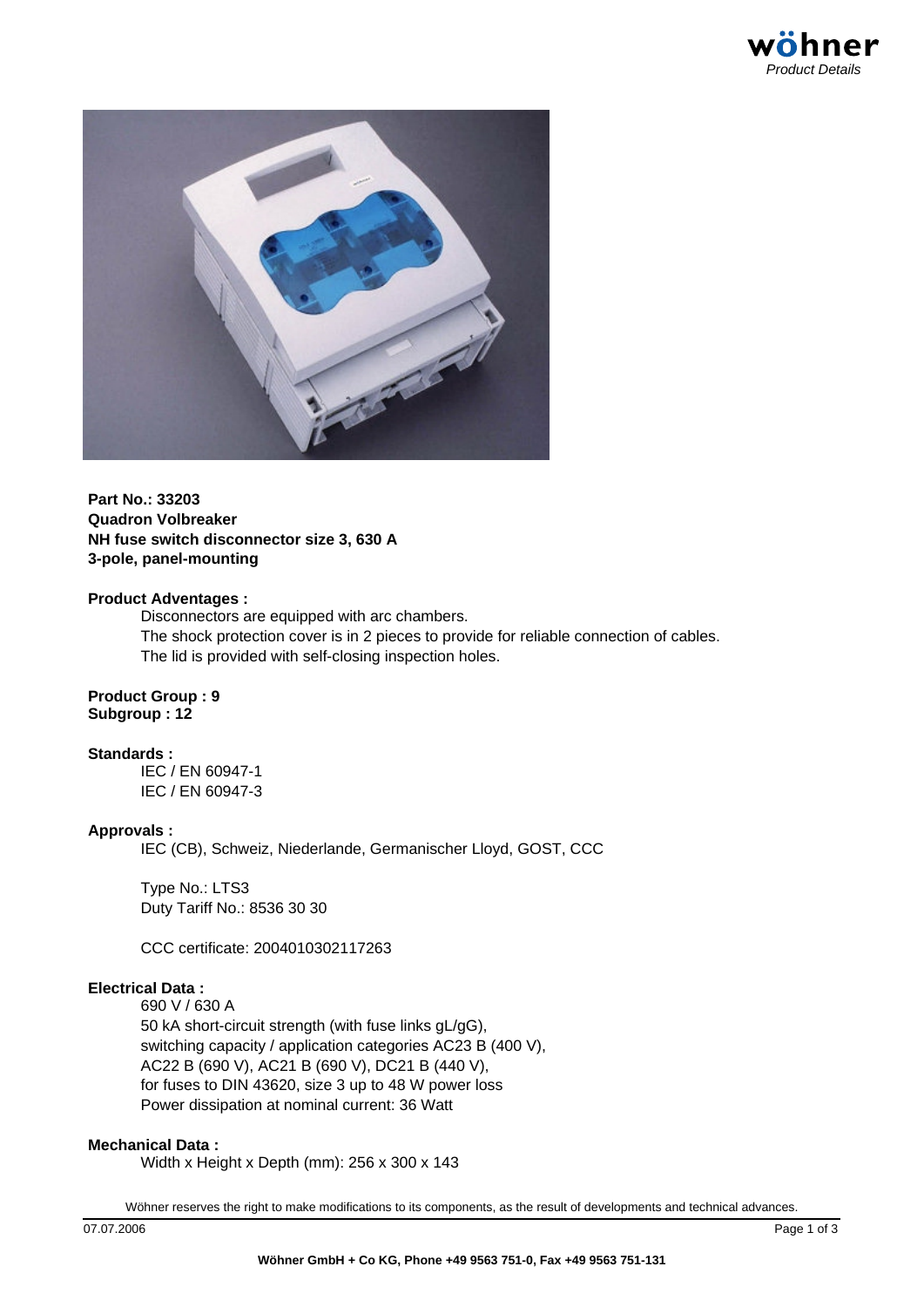

## **Mechanical Data :**

Weight (kg/100): 490 fastened by screw mounting

### **Connections :**

screw M12 : Md 35 - 40 Nm

### **Versions :**

See 33 332 for variant with fuse monitoring. See 33 151 for variant with electromechanically fuse monitoring.

**Pack Size : 1**

# **Catalog 2006 :**

Page(s): 7/7

## **Accessories to Article 33203 :**



for fuse switch-disconnector size 3



33147 prism terminal, double 2x 150 mm²

33144 cover for cable lugs



33154 trim frame 290 x 330



33155 Barrier for handle for fuse switch-disconnector size 1-3

Wöhner reserves the right to make modifications to its components, as the result of developments and technical advances.